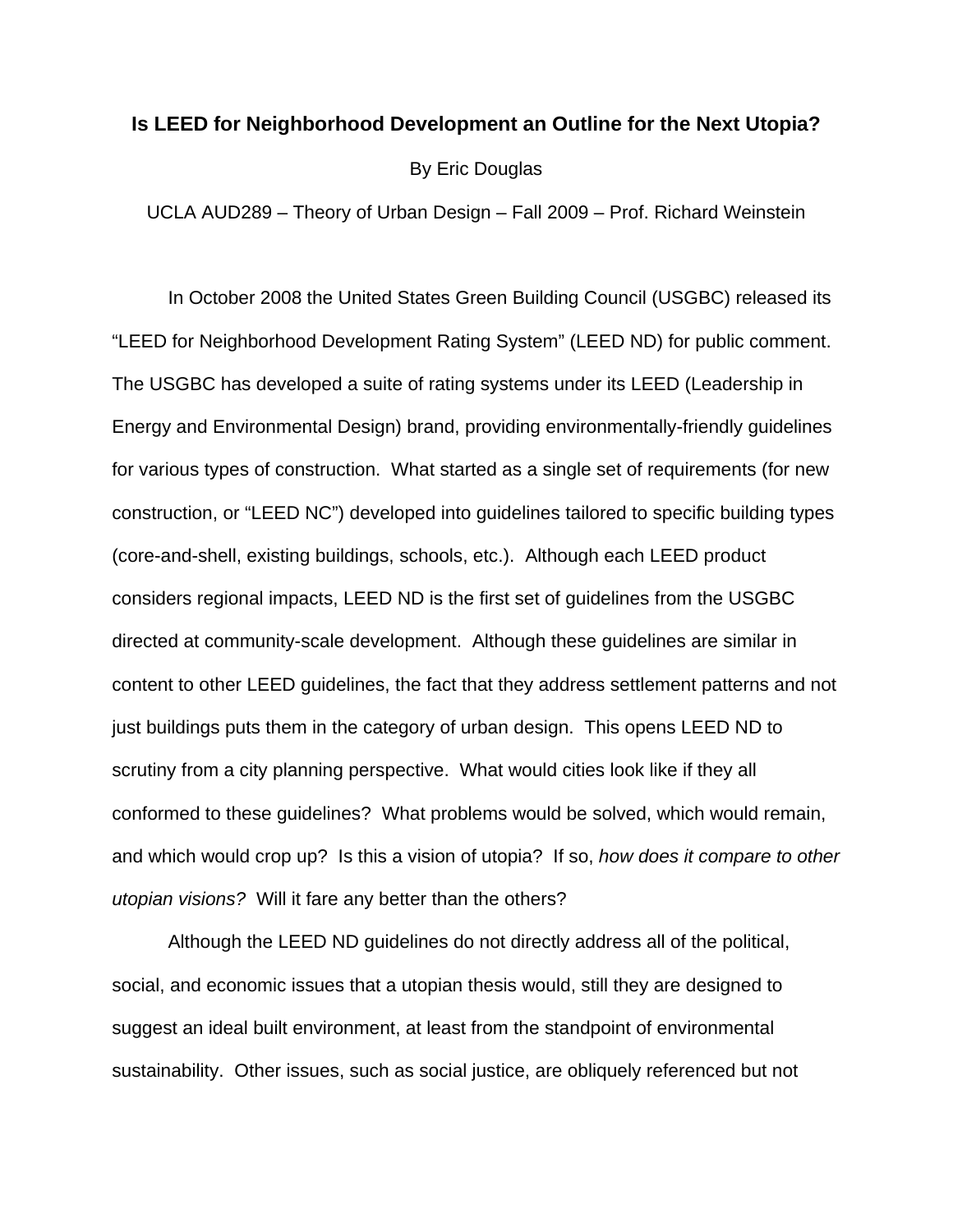necessarily central to the agenda. However, other utopian visions of the past have left many issues unresolved, even theoretically. So LEED ND is still fair game for comparison, even if viewed as a component of a larger plan.

 To put the discussion in perspective, we should first consider other visions of utopia. The word utopia comes from a book written in 1516 by Sir Thomas More entitled "Of the Best State of a Republic, and the New Island Utopia." The "-topia" part of the word comes from the Greek word for "place," whereas the "u-" could be a transliteration of either "not" or "good." Thus, the play on whether utopia is good, impossible, or both. Although several writers have offered verbal descriptions of utopia and many artists have painted it, only a few architects and planners have sought to show us how it would actually work. These latter are of interest to us, especially in comparing how this codified modern understanding of a sustainable built environment would fit into these other visions.

 Just as LEED standards are a response to perceived current deficiencies in the built environment, utopias of the last centuries were largely responses to the dismal urban conditions brought about by the industrial revolution. Three utopian thinkers of note are Ebenezer Howard, Charles-Edouard Le Corbusier, and Frank Lloyd Wright. Each sought to spacially demonstrate an ideal arrangement for communal living.

 Ebenezer Howard, a modest clerk with no special training, was an unlikely source for a movement that would later be highly influential in shaping many cities. Yet, his Garden City concept proved highly compelling, especially in his home country of England in the late  $19<sup>th</sup>$  century. At a time when London was a scene of pollution, squalor, and chaos, Howard proposed a scheme in which everyone would have a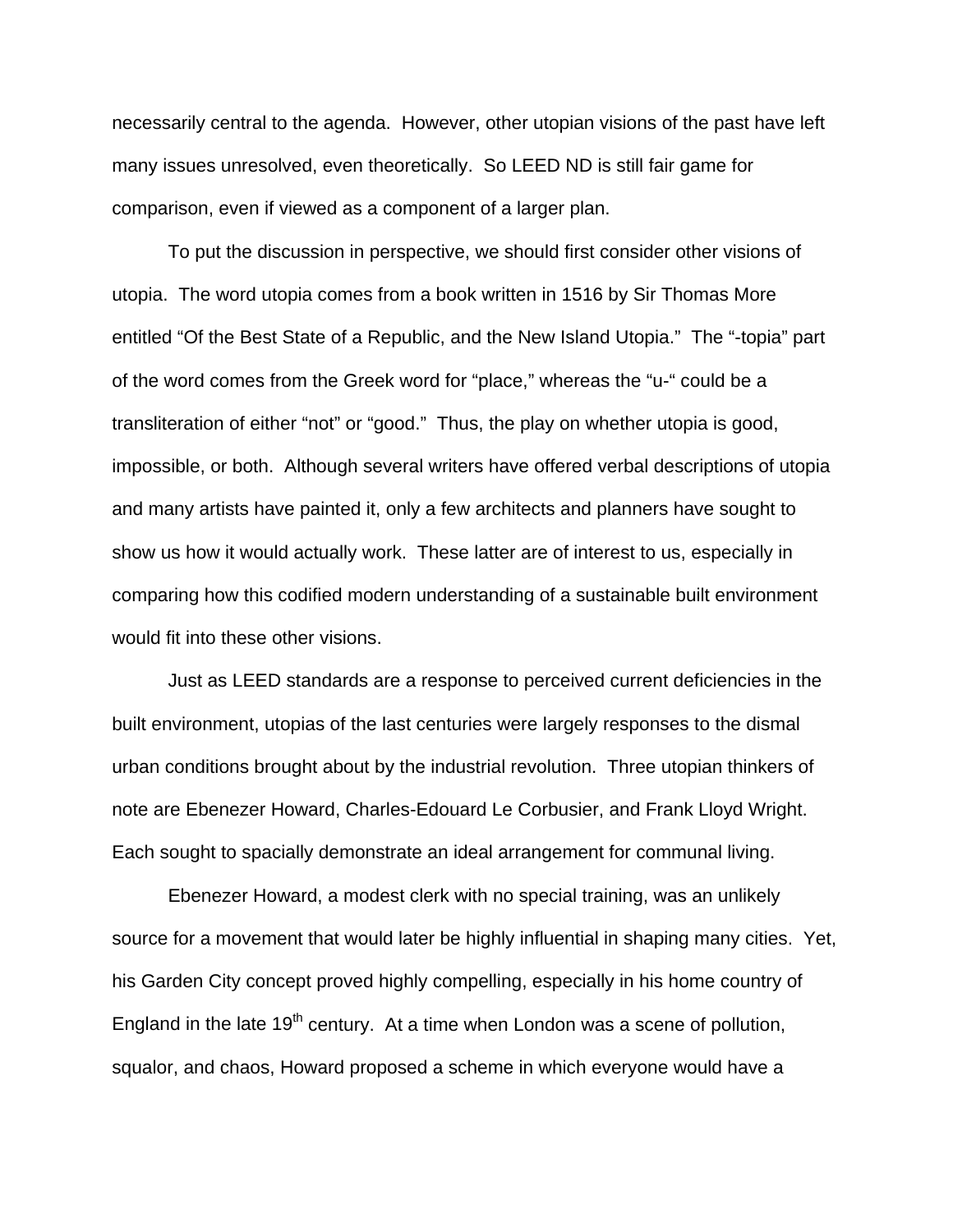private garden. Furthermore, all of his urban centers would be surrounded by a green belt of farms and parkland.

 Howard's plan was rooted in two popular notions of his era, namely that healthy living was linked to the accessibility of nature and that urban problems, much like math problems, could be solved if one simply understood the variables and applied the proper formulae. For Howard, the variables were open space, ownership of land, and transportation. He wanted to keep people close enough to their (manufacturing) jobs and to civic centers that they could walk to them. Of course, since everyone had a small, personal garden, this arrangement resulted in a low-density city. Rents would not go to landlords, but rather into a collective fund which would pay for civic amenities. The Garden City Movement is especially notable in that actual cities were constructed in whole or in part according to these guidelines.



Typical Garden City Plan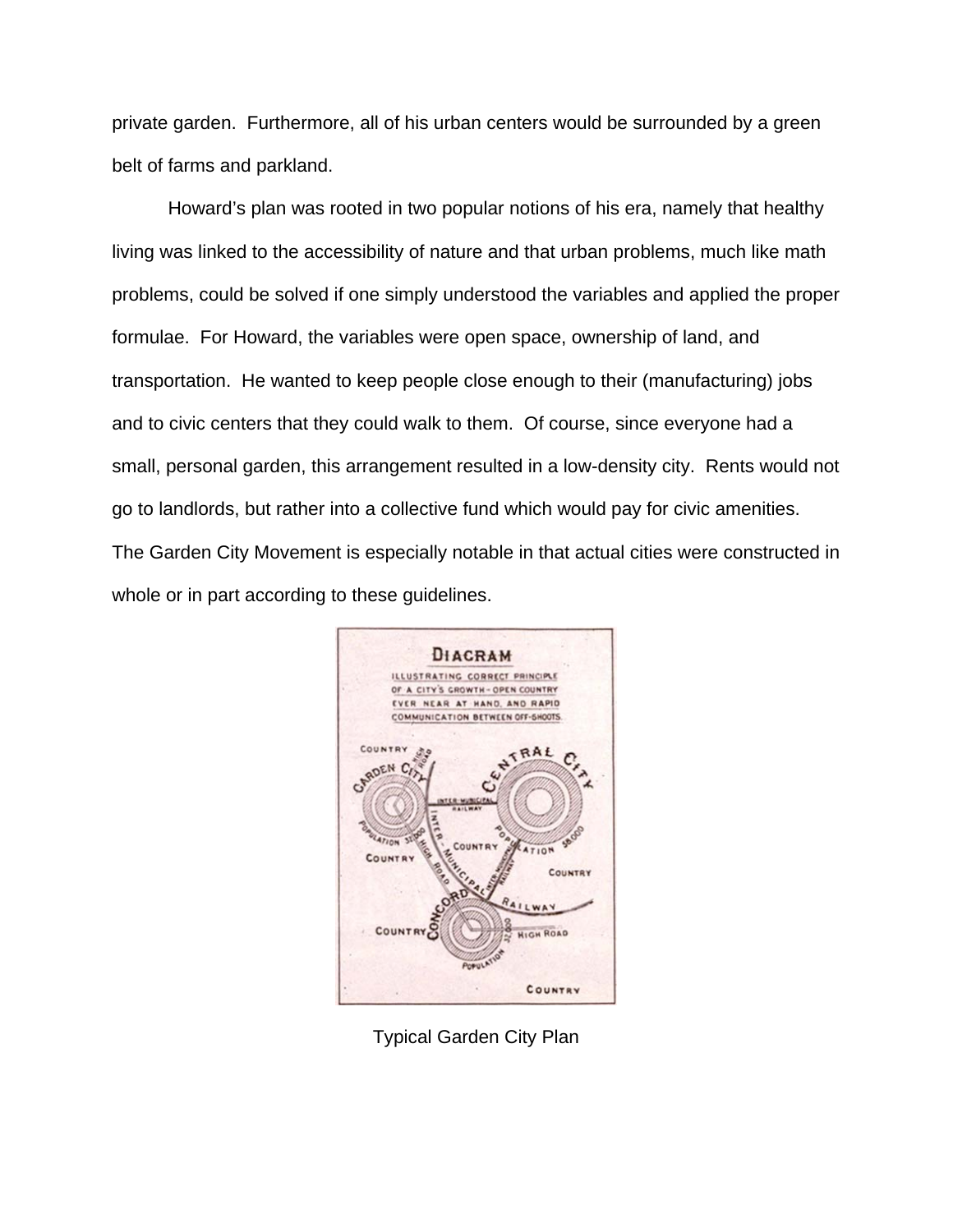In the 1920's Frank Lloyd Wright developed a set of ideas that would become "Broadacre City," essentially a non-city community. He published a description of this plan in 1932 in a book entitled "The Disappearing City." Wright viewed the city as a problem to be solved and the solution looked very much like suburban sprawl. Like Howard, Wright saw inequalities in land ownership as a fundamental source of discontent. He also wanted each family to have personal open space, but much more than Howard recommended. He recommended a minimum of one acre per household, enough for each family to be self-sufficient. Instead of walking, people would travel by automobile or flying whirligigs. Little thought seems to have gone into the economics of Broadacre City, especially since it was intended to be self-supporting. All of America was to look like it. There seemed to be no place for cultural or manufacturing centers.



## Broadacre City

 Coming at the problem from a slightly different angle was Le Corbusier. He also was concerned about the relationship between the worker and the city. Just as Wright and Howard thought unequal ownership of land had to be addressed, Le Corbusier wanted equitable ownership of the means of production. His association with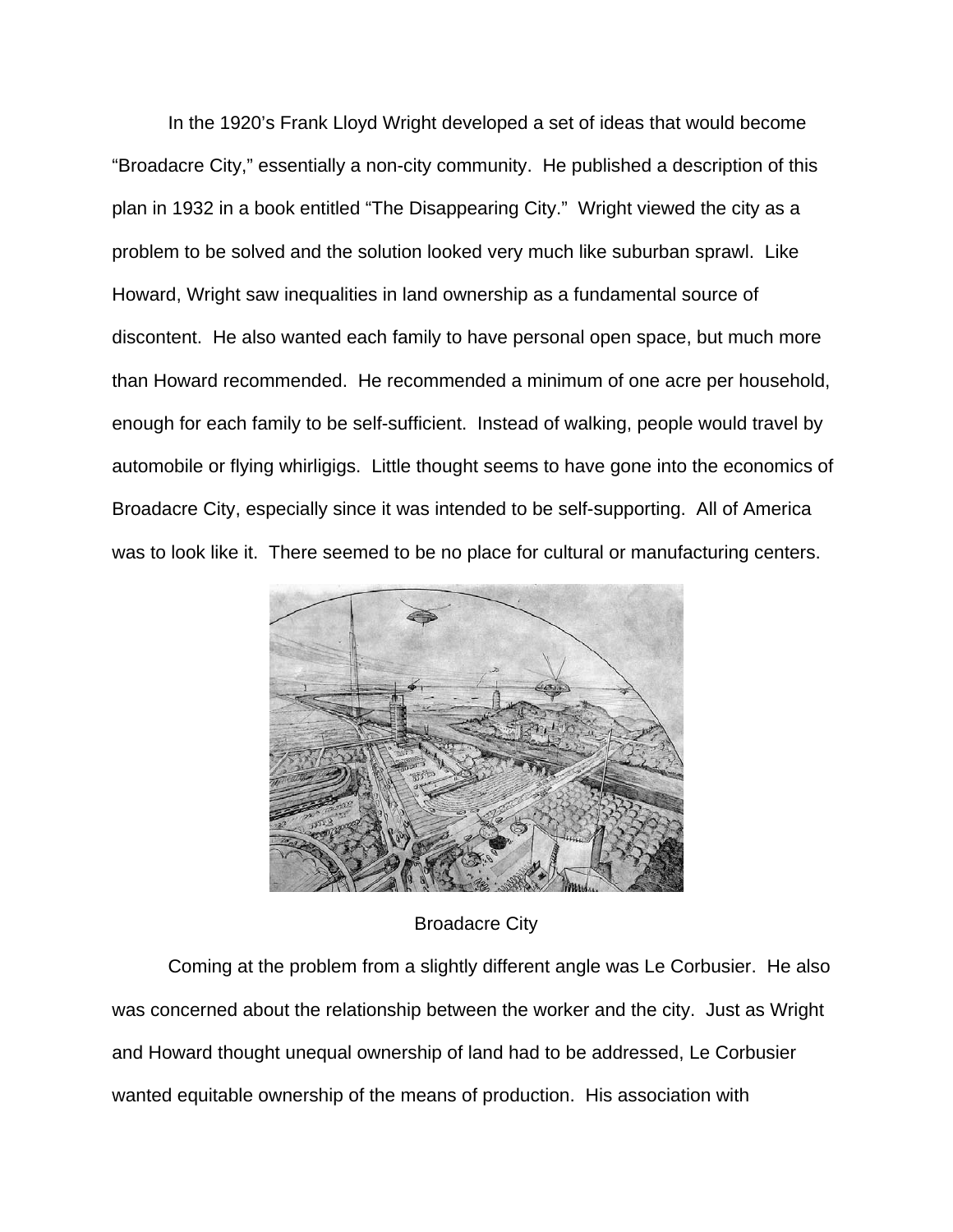Syndicalism – a rejection of corporate hierarchy in favor of worker participation – strongly influenced his concept of how communities should be organized.

 Le Corbusier's offering to the utopian mix was the Radiant City. Like Wright, Le Corbusier embraced the automobile. Antithetical to Wright, however, he relied on extreme density, public open space, and a dominant central authority. Extremes of opulence and poverty would be eliminated with housing that was scaled to the size of households rather than the size of incomes. The fundamental unit of the Radiant City was the Unite building. Within this building were all of the living functions a family would need, organized according to a collective arrangement, such that individual members could be free to dedicate time to either work or leisure. The building would become a machine for living.



The Radiant City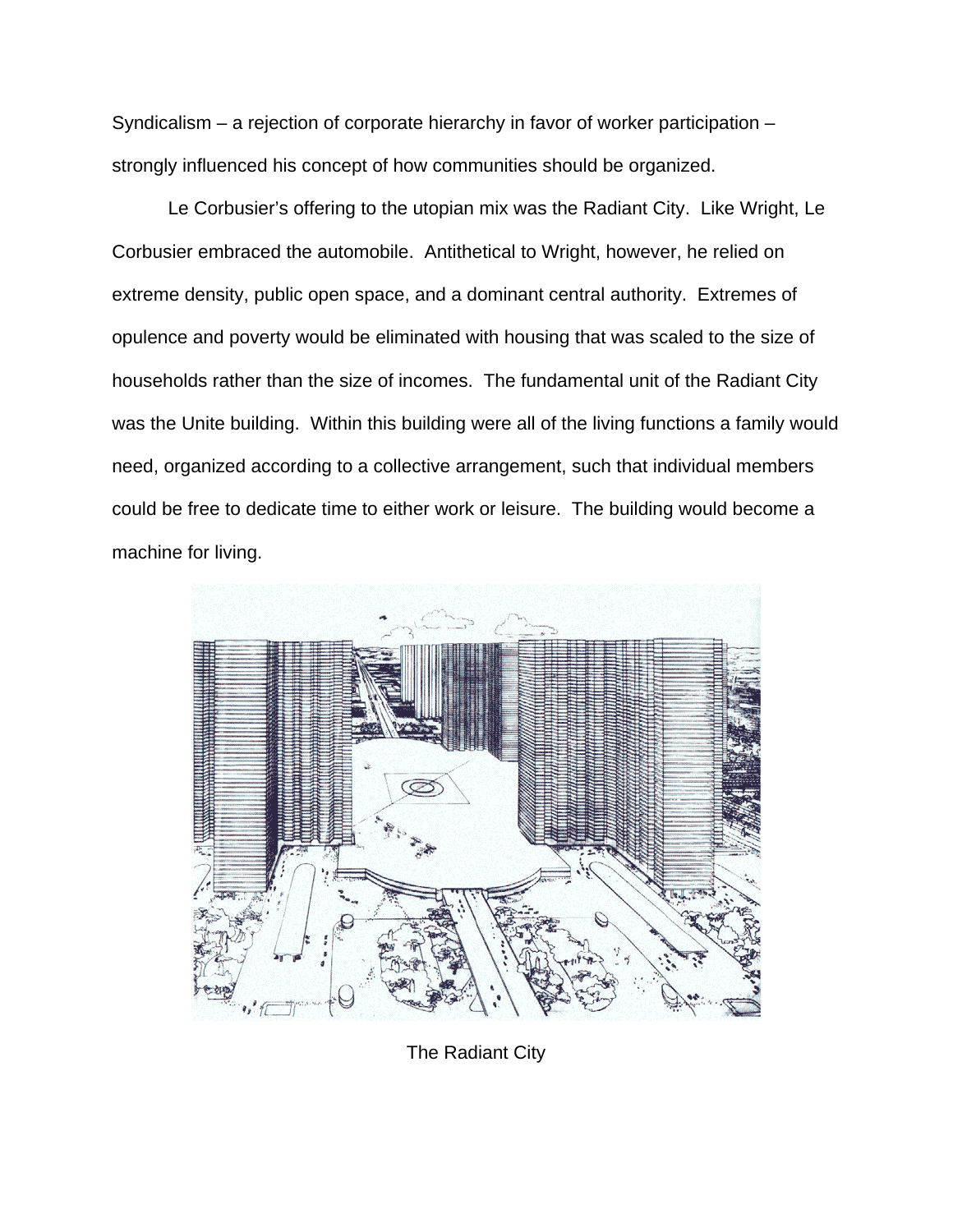Although these three plans provided starkly different visions, they were all responses to a perceived lack of central planning, of opportunities missed due to oversight. To one extent or another, each plan considered the social, cultural, and political requirements and ramifications of its layout. But what sets these visions apart from other utopian thinking was that they showed where, if not how, people would live their lives. All of them rejected the urban conditions of their day and the orthodoxies that produced them. And, they all sought to be universal, based upon human needs more than site specificity. They were urban  $-$  or communal  $-$  guidelines, ideal plans that could be implemented anywhere, and should be. This brings us back to the humble LEED ND. How does it compare to these other utopian visions?

\* \* \* \* \*

 LEED makes no overt statements regarding economic policy, but it does have much to say about how people live. Issues such as suburban sprawl, traffic congestion, and urban blight are generally regarded as problems, but the LEED rating assigns a weighting system to these problems and rewards specific actions intended to address them. For example, most planners advocate walkability and preservation of open space, but the LEED system takes a stand as to the relative value of one versus the other. The assignment of points creates a specific value system that previously had been vague in the planning community.

 Just as previous utopian visions described layouts for ideal communities, and by exception, suggested what to avoid, so does LEED ND give us a vision of an ideal community. Its recommendations fall into three main categories, "Smart Location &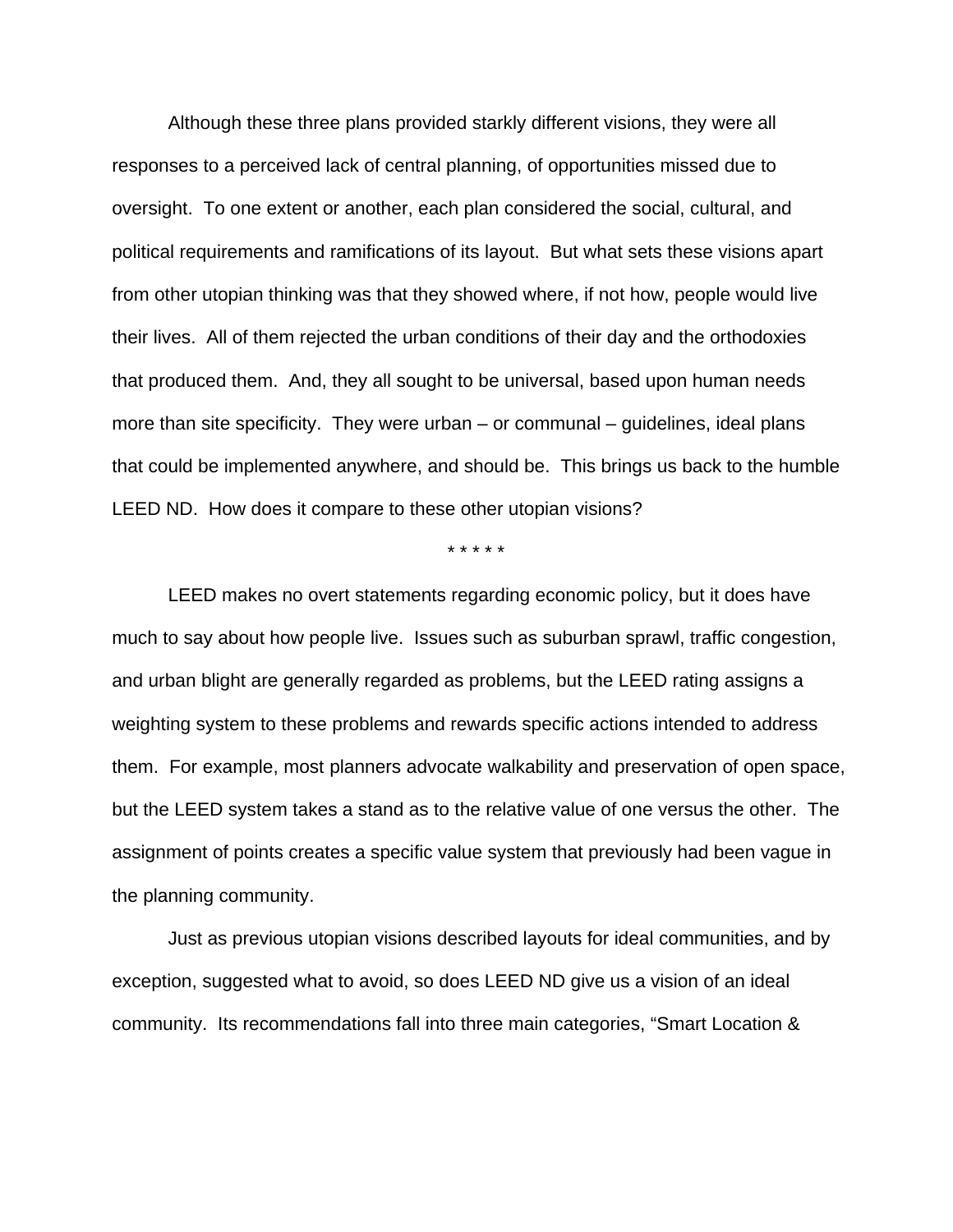Linkage," "Neighborhood Pattern & Design," and "Green Infrastructure & Buildings." Each has much to say, indirectly, about how we should live.

 While LEED ND covers a significant spectrum of issues, there are certainly recurring themes. Heavy emphasis is placed on increasing walking and bicycling and reducing auto use. Health reasons are cited but not referenced. There are both the expected issues of minimizing energy use, pollution and waste, as well as new forays into issues of social justice. LEED ND makes no effort to legitimize its intentions; it simply states what they are as a legitimization of its recommendations. Likely, few urban planners today would argue against the merits of any of these intentions, but an examination of the *relative* benefits of each could make for a lively debate.

 Each of the main categories has subcategories that advance specific goals. Each subcategory begins by stating its intention. Although it is interesting to examine the applications recommended by LEED ND, I think it is even more illuminating to consider the intentions behind them, especially in comparison to previous utopian intentions. What follows is a discussion of some of these stated LEED intentions and what they imply about a USGBC vision of an ideal community. (Note: inset quotations taken from "LEED for Neighborhood Development Rating System", October 31, 2008)

*Intent - Encourage development within and near existing communities or public transportation infrastructure. Reduce vehicle trips and miles traveled and support walking as a transportation choice. Reduce the risk of obesity, heart disease, and hypertension by encouraging daily physical activity associated with alternative modes of transportation and compact development. Improve the mental health of the community by reducing work commute time and increasing time devoted to leisure, community activities and family.* (Note: these issues are repeated in several subcategories)

 This first listed intention sets the tone for the guidelines as a whole. Here is a very direct intention to move away from suburban sprawl and toward transit-oriented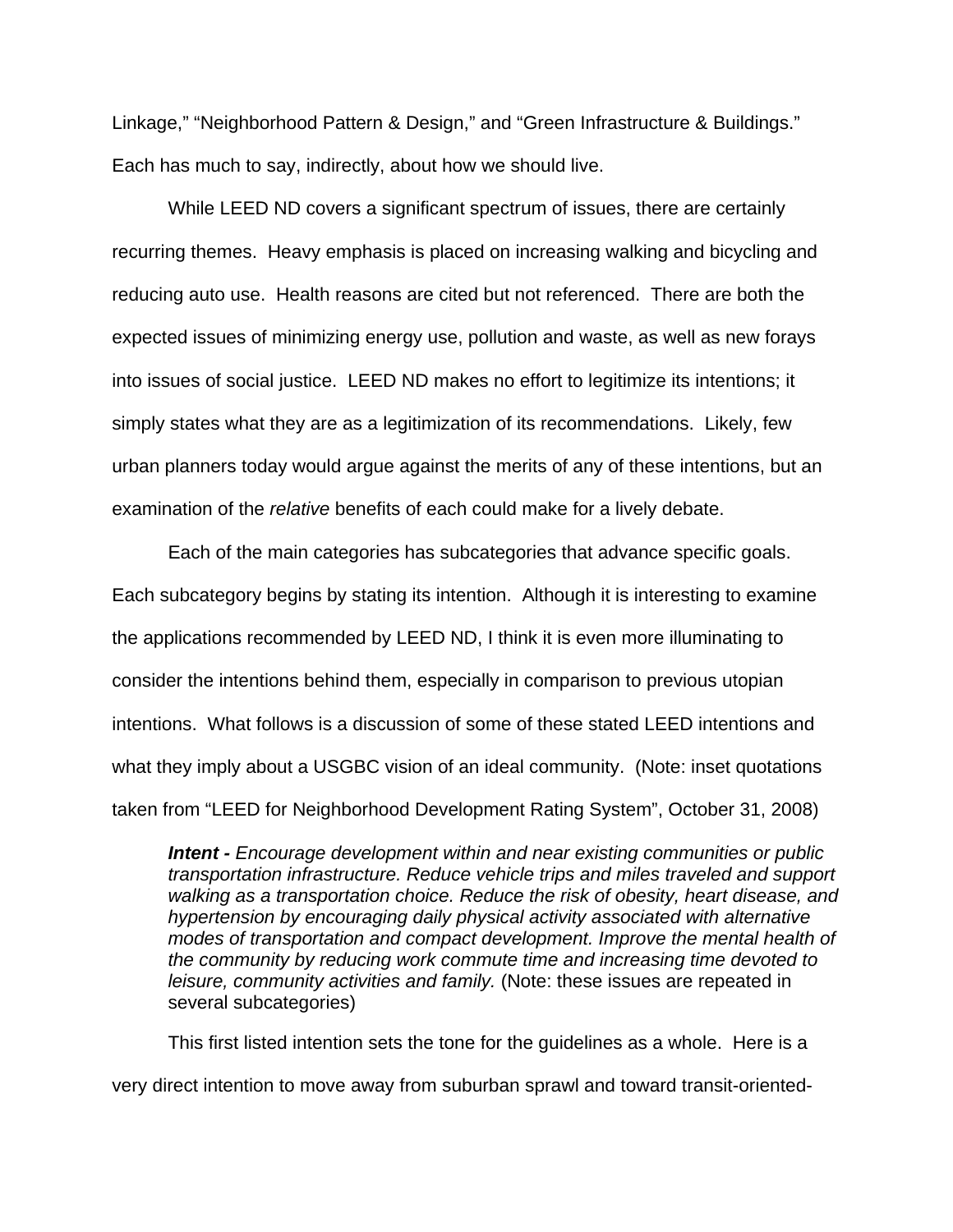development. This is a bit of Garden City (being within walking distance of work and leisure), some Radiant City (less the superhighway), and none of Broadacre City (with the possible exception of encouraging healthy living). On the surface, these goals are very straightforward. Critics might argue to what extent location is directly linked to physical and mental health, especially the mental health of the community. If people are located near a bus stop, will they really drive less, walk more, and lose weight? Will people who leave their comfy homes in the suburbs really have better mental health by moving to a denser area, or will they merely exchange one set of anxieties for another?



Option 2- Connectivity



 $1000'$ 

*Intent - Encourage new development within and near existing communities in order to reduce multiple environmental impacts caused by sprawl. Conserve natural and financial resources required for construction and maintenance of infrastructure.* 

Much of LEED ND is a direct rejection of sprawl and, therefore, an indirect

rejection of Broadacre. It would be helpful if the LEED manual included an appendix or

other reference that outlined exactly what the objections to sprawl are. Obviously there

are advantages to sprawl, otherwise, why would it exist? What, if anything, is lost when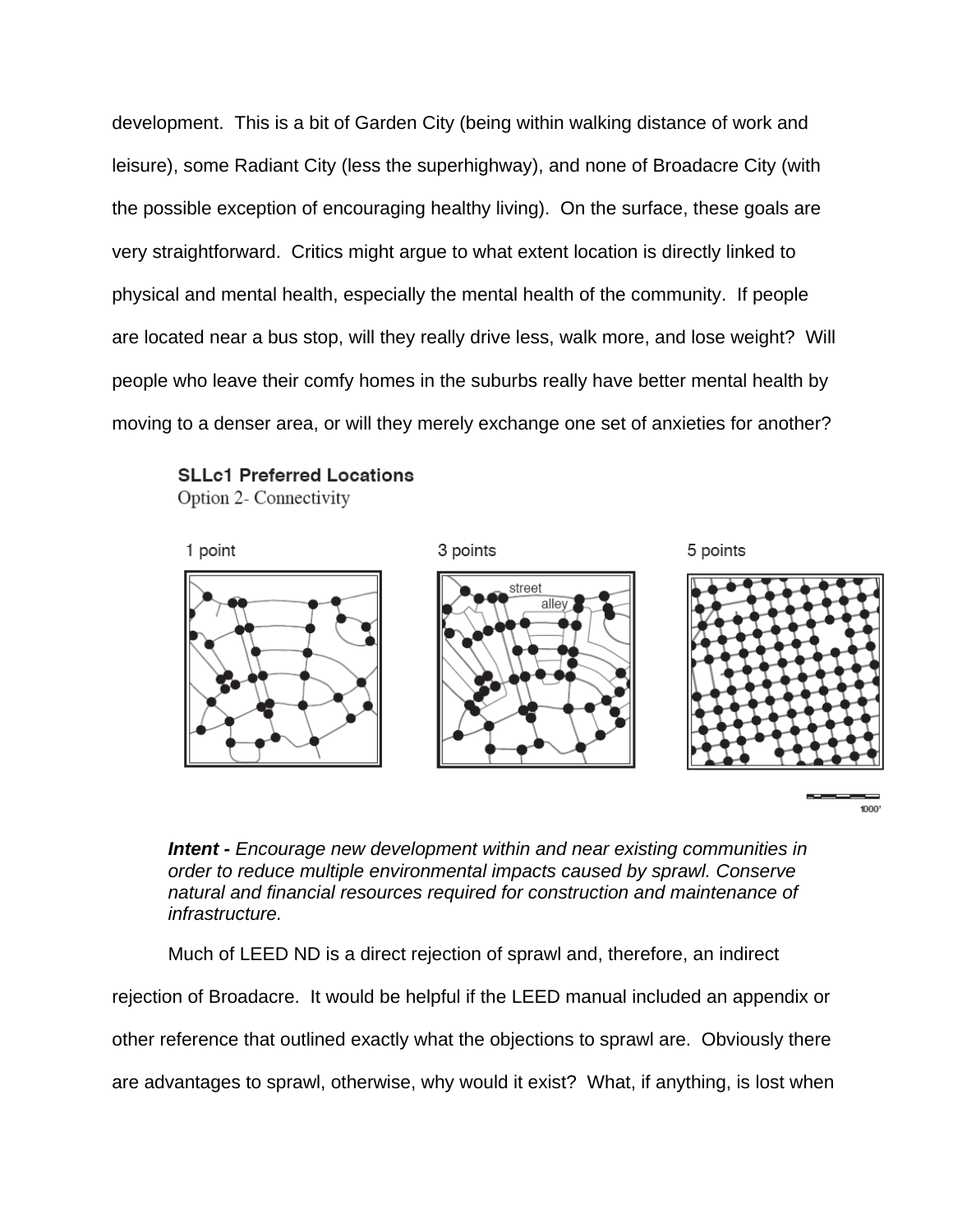sprawl is reduced? Would Ebenezer Howard accept that not everyone could have a private garden? As far as conserving financial resources is concerned, isn't this the responsibility of the market? As long as developers are required to provide full infrastructure for new developments, they will be motivated to reduce their costs by tapping into existing infrastructure rather than building new. Also, it may be that, despite diseconomies of scale, multiple newer infrastructure installations may prove more resistance to catastrophic failure than aging mega-structures. In time, this may prove to be a genuine advantage to the proliferating 'Edge Cites' developing in between suburbs and downtowns.

#### *Intent - Protect imperiled species and ecological communities.*

 This is new territory for the USGBC. Previous LEED products (NC, Homes) deal with protecting native plant species and avoiding invasive ones. This is the first that addresses endangered species. It is noteworthy that this issue was not even available to early utopians as it has only been in the general consciousness for the last several decades, even though species have been endangered by human activity for centuries. We might say that this issue would have factored into Howard's plans, but likely not the other two.

## *Intent - Conserve water quality, natural hydrology and habitat, and preserve biodiversity through conservation of water bodies or wetlands.*

 The concept of preserving wetlands is fairly recent. Traditionally, they have been viewed as completely worthless, since they offer essentially no value to humans. The preservation of wetlands is related to the previous intent, in that it assumes a value in preserving habitat for non-human species.

*Intent - Reduce the permanent loss of prime agricultural land, especially in places where such land is not abundant. Conserve prime agricultural land for*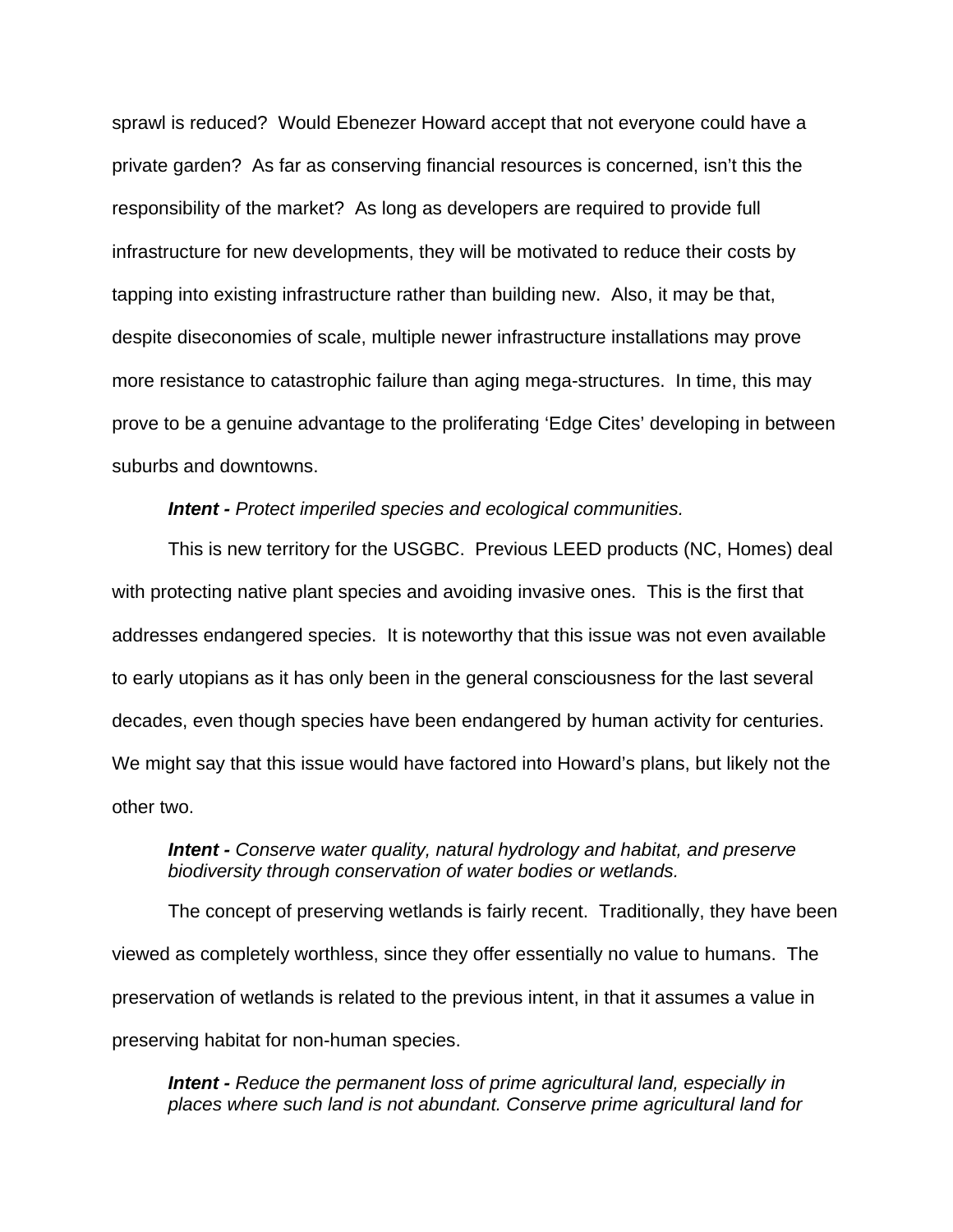*future generations, even if such land is currently covered by forest or otherwise not currently used for food or fiber production.* 

 Farmland is a major component of any urban area. Cities cannot feed themselves; they require hinterlands. Both Wright and Howard were adamant about including farmland in their proposals. Today, the issue is more complicated. On the one hand, economies of scale suggest that modern farming and distribution methods do an excellent job of providing an amazing variety of food, year-round, to major metropolises. On the other hand, modern farming techniques are arguably the most environmentally destructive practices on earth, and, are completely dependent upon cheap foreign oil. So, while the idea of preserving farmland is surely better than losing it, we would be naïve to think that this is necessarily a preservation of bucolic pastures. It could mean the preservation of a cesspool of hog manure.

*Intent - Protect life and property, promote open space and habitat conservation, and enhance water quality and natural hydrological systems.* 

This is actually about not building in the floodplain. In other words, let the  $9<sup>th</sup>$ 

Ward go. In a USGBC utopia, we do not build where we ought not.

*Intent - Encourage the reuse of land by developing sites where development is complicated by environmental contamination, reducing pressure on undeveloped land.* 

At first blush, this may seem a bit odd. Why build on contaminated land when

one could build on clean land? The answer is that the contaminated land is in the

middle of town and is better covered with buildings than with parks. Then again, it really

is kind of odd to seek out poisoned land to live on. Plutonium anyone?

*Intent - Encourage balanced communities with a diversity of uses and employment opportunities.*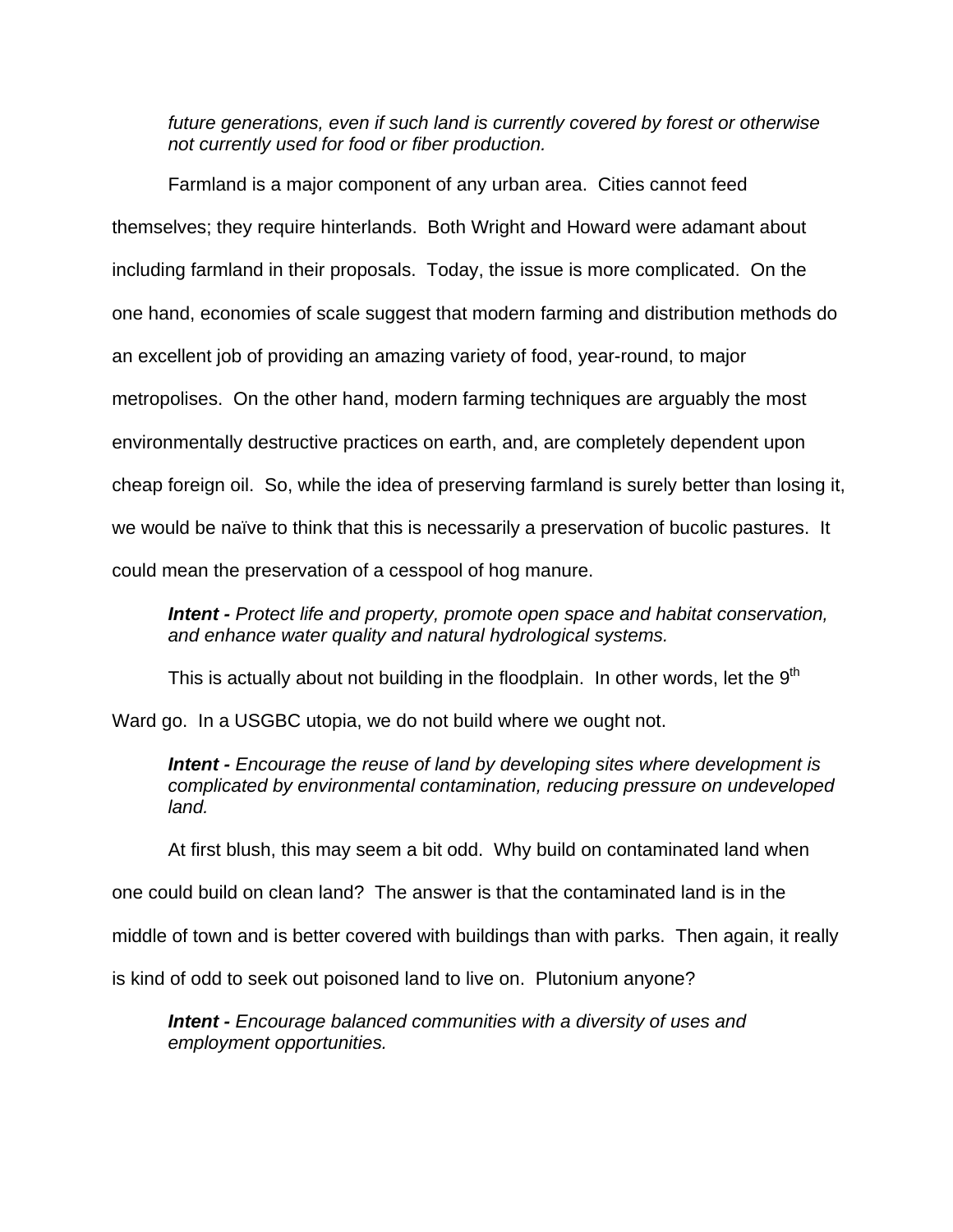This is more new ground for LEED. It's a quick proof to show the connection between a mix of housing prices in a community and sustainability, but, unfortunately, we are only given the intent. Still, it is a good intent. Often, affordability and sustainability are at odds because the former offers less profit and the latter more cost. It is refreshing to see LEED providing value in affordability.

*Intent - Promote walking and bicycling by providing safe, appealing, and comfortable street environments.*

 This is a nice intention but the applications are a bit odd. The requirements set a minimum building height and minimum set back along the 'walkable street,' without explaining why this makes a street any more walkable than another.

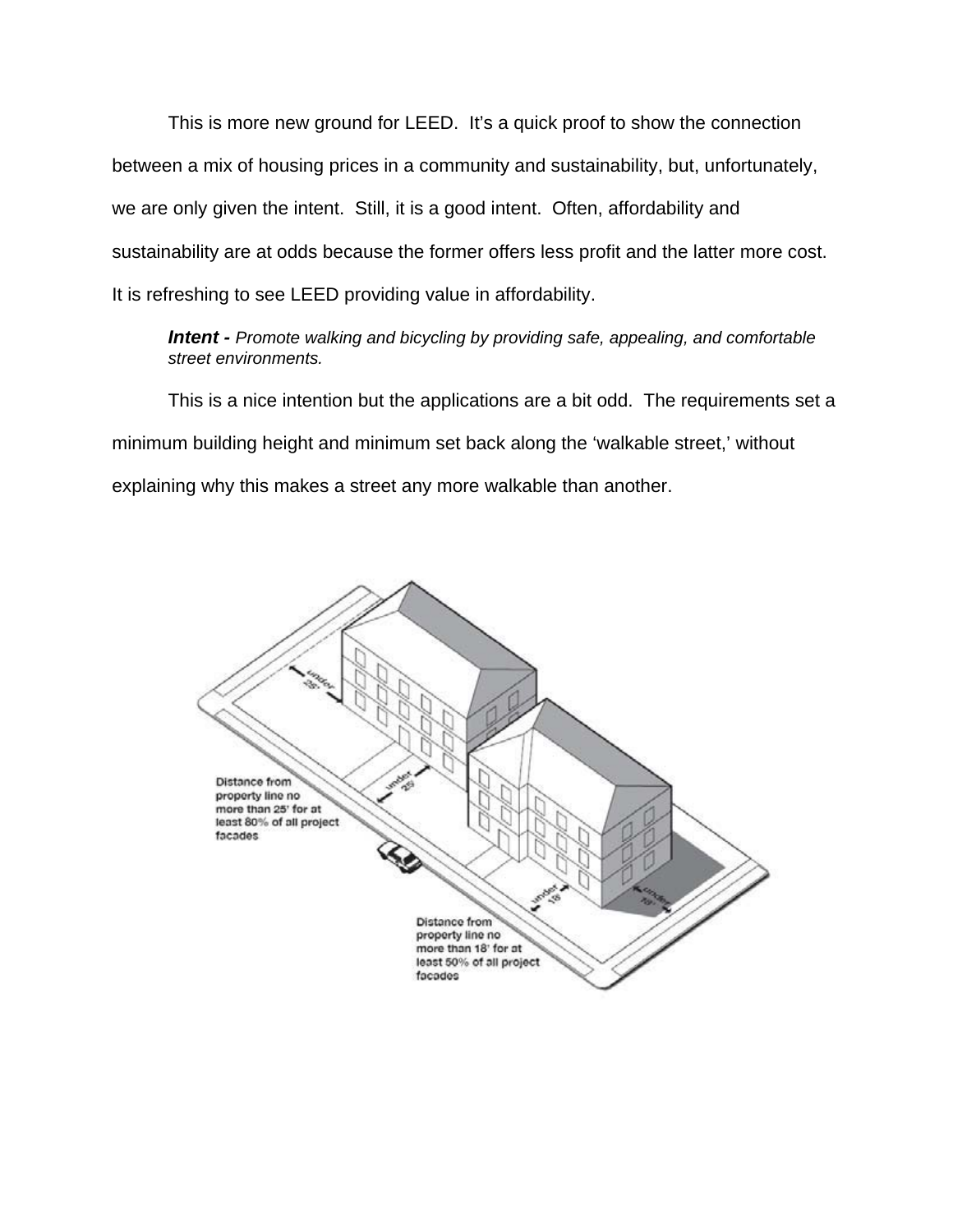*Intent - Promote communities that are physically connected to each other. Foster community and connectedness beyond the development.* 

 In practical terms, this means aligning a new development's streets with those of surrounding areas. On a more theoretical level, it calls to mind Howard's Garden City arrangement in which communities would be physically separate but connected by transit. In contrast, LEED ND seeks to join communities directly, allowing walking access as well as vehicular.



NPD p3: Connected & Open Community Option 1

*Intent - Promote socially equitable and socially engaging communities by enabling citizens from a wide range of economic levels, household sizes, and age groups to live within a community. Promote architectural diversity.* 

The first part of this intention is closely aligned with that of Le Corbusier in his

Radiant City. He wanted people from all income levels to live together. This was closely tied to his political views. One might argue that a mix of incomes reduces automobile use because it brings service workers closer to moneyed classes. But, USGBC doesn't make this connection and simply leaves us to accept that this economic mix is preferable. The problem is that discontents may decry this as social engineering. It is unlikely that wealthy communities will accept a neighboring community with a 'wide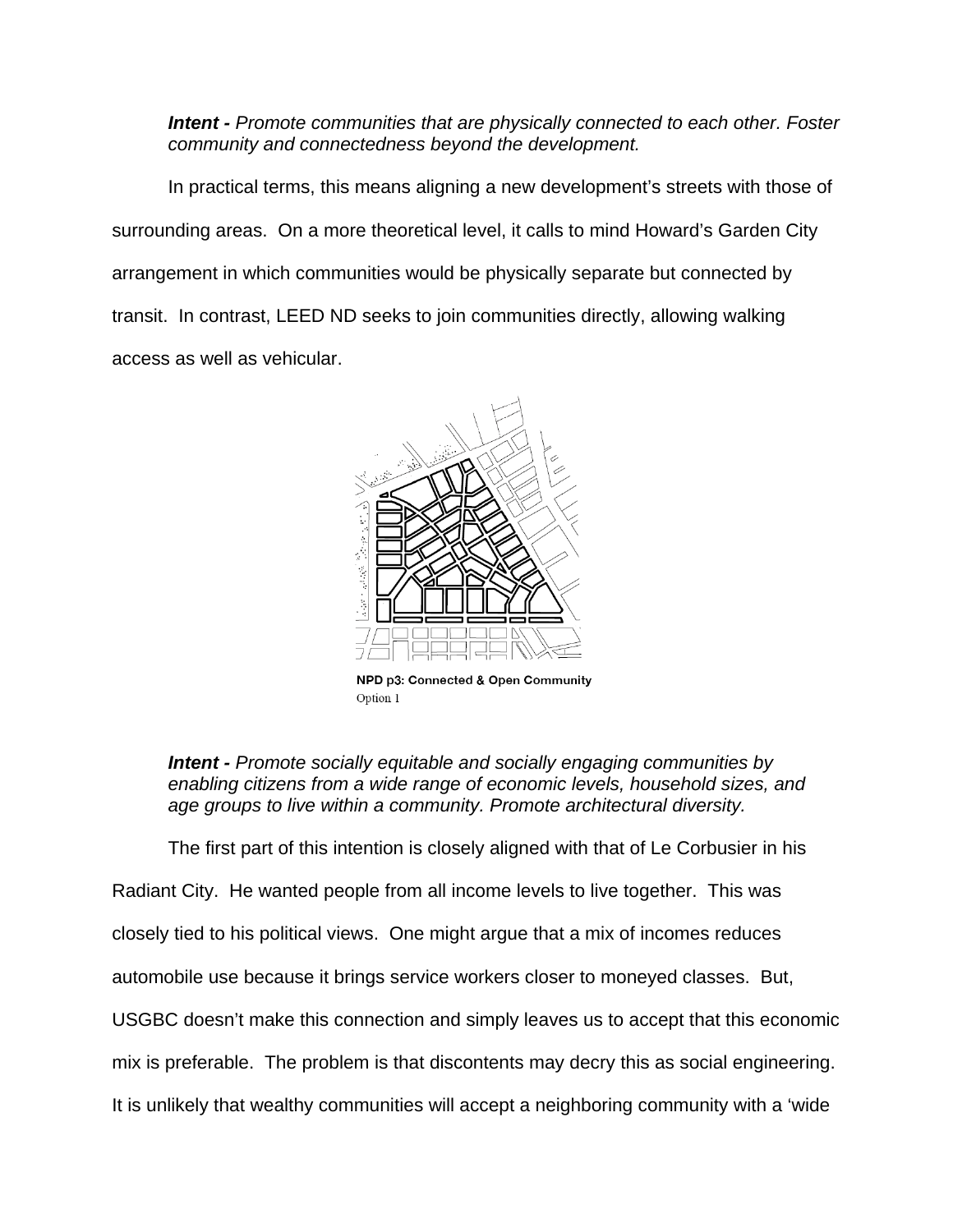range of economic levels' without resistance. As for architectural diversity, this also may be rejected by communities that value architectural homogeneity. In either case, this intent may be difficult to directly justify on purely environmental grounds.

*Intent - Encourage transit use and reduce driving by creating safe and comfortable transit facilities.* 

 Transit is central to LEED ND. It was also central to the Garden City and the Radiant City. Most urban planners today see transit as a solution to several problems. It remains to be seen how well American cities, most of which have been designed for auto use, can adapt to transit use. It is also difficult to tell how much of this transition will take place due to legislation and incentives such as the LEED ND program.

*Intent - To provide a variety of open spaces close to work and home to encourage walking, physical activity and time spent outdoors. Promote socially equitable and socially engaging communities by providing appealing and comfortable spaces for social networking, civic engagement, personal recreation, and other activities that create social bonds between individuals and groups.* 

 LEED has long encouraged healthy buildings, so provision of open space for health reasons is a natural extension. However, encouraging a socially equitable and socially engaging environment is very new for USGBC. The goal of open space would comport well with Wright's plan and the idea of social engagement would surely further the intentions of Le Corbusier and Howard. It will be interesting to see if the USGBC continues to emphasize the health benefits of these spaces, or whether they take a proactive stand for social equity on its own merits. The question is not so much whether this is a worthy goal, but whether the organization can successfully add social equity to its mandate.

*Intent - Enable the widest spectrum of people, regardless of age or ability, to more easily participate in their community life by increasing the proportion of areas that are usable by people of diverse abilities.*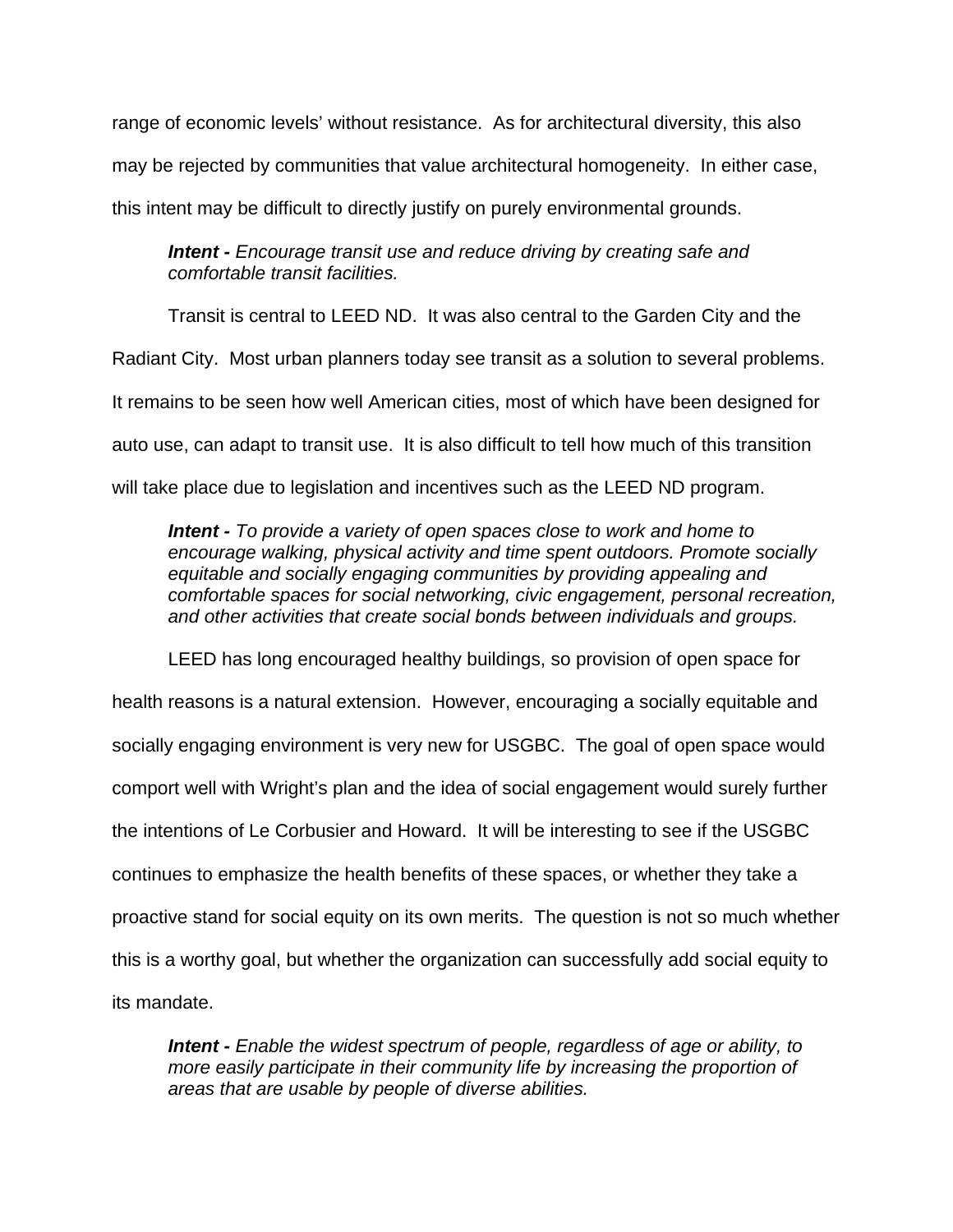'Universal Design' is a recent concept that builds on advances made by the Americans with Disabilities Act (ADA) to make spaces available to people with physical limitations. The idea is that it is not necessary to make special accommodations for handicapped persons if a design is barrier-free to begin with. This is another area new to LEED, since it is not directly a sustainability-related concern. Here is yet another example of LEED growing beyond just green building standards to encompass an entire suite of goals related to the built environment.

*Intent - Promote socially equitable and socially engaging communities by encouraging community participation in the project design and planning and by involving the people who live or work in a community in deciding how it should be improved or how it should change over time.* 

This idea would likely be rejected by all three previously mentioned utopians.

Each believed he had a holistic plan that addressed society's needs comprehensively.

None would have wanted his plan subjected to the whims of the masses. Wright

thought his plan should be implemented throughout the country as it was and Le

Corbusier wanted nothing to do with a democratic process, seeking instead totalitarian

support from either the left or the right. Engaging the community always seems like a

good idea until one actually tries it. Usually the sane and productive eschew public

debate while the nuts and the NIMBYs come out in force.

*Intent - Promote community-based and local food production to minimize the environmental impacts and public health impacts – such as asthma, respiratory diseases, and injuries from motor vehicles – from transporting food long distances. Reduce the risk of cancer and other chronic diseases by increasing direct access to fresh foods.* 

 This is another great idea whose justification is a bit of a stretch. Are farmer's markets really going significantly curtail motor vehicle injuries? The problem with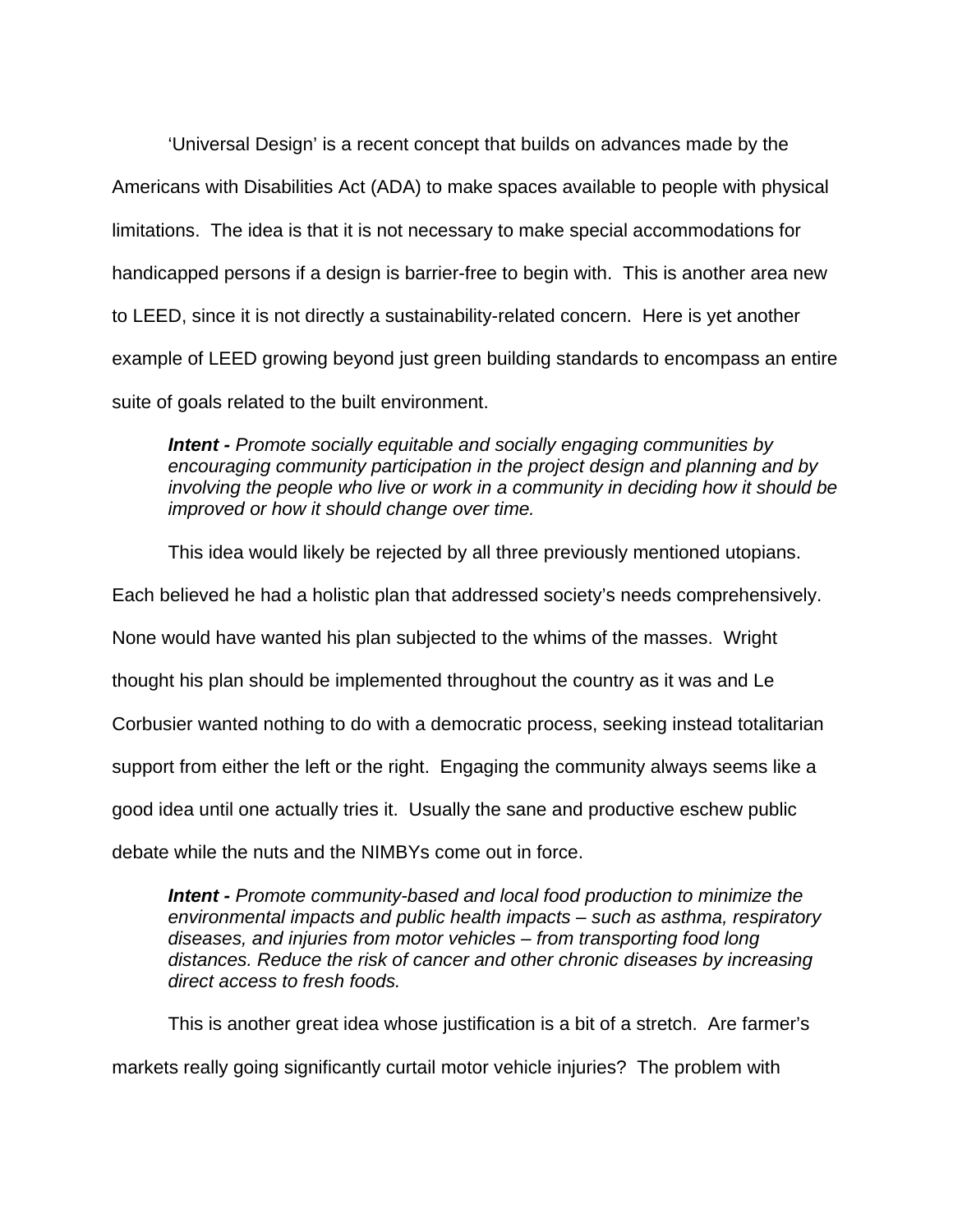basing a good idea on a weak premise is that it inoculates the populace against the idea and they resist it again even when a strong premise comes along. On the other hand, the idea of communal self-sufficiency for food production resonates clearly with both Wright and Howard.

*Intent - Encourage walking, bicycling and transit use. Reduce urban heat island effects. Improve air quality. Discourage excessive motoring speeds. Reduce cooling loads in buildings.* 

 This is the justification for planting street trees. Although they are called street trees, they are usually planted in pedestrian areas, so it is not clear how they would reduce motoring speeds. Still, bringing the garden into the city is consistent with a utopian vision.

*Intent - Encourage the design, construction or retrofit of buildings to utilize green building practices.* 

This is the heart of the traditional USGBC mandate. In fact, if LEED ND were

only concerned with green buildings, the whole of the guidelines could be reduced to

this single intention. The fact that the scope of the guidelines is so much broader shows

that the organization is broadening its interest to other areas of social welfare.

*Intent - Encourage the preservation and adaptive use of historic buildings, which represent significant embodied energy and cultural value, in a manner that preserves their historic materials and character-defining features.* 

 While it's true that historic buildings represent significant embodied energy, this is also true of ahistorical buildings as well. The accurate differentiator lies in the buildings' cultural value. But, why does this concern the USGBC? What about an historic building with poor energy efficiency and poor air quality? Why should this building receive a LEED point? Also, why give credit for preserving an historic building when one would have to do so anyway? Although great harm has been done by clearing away good old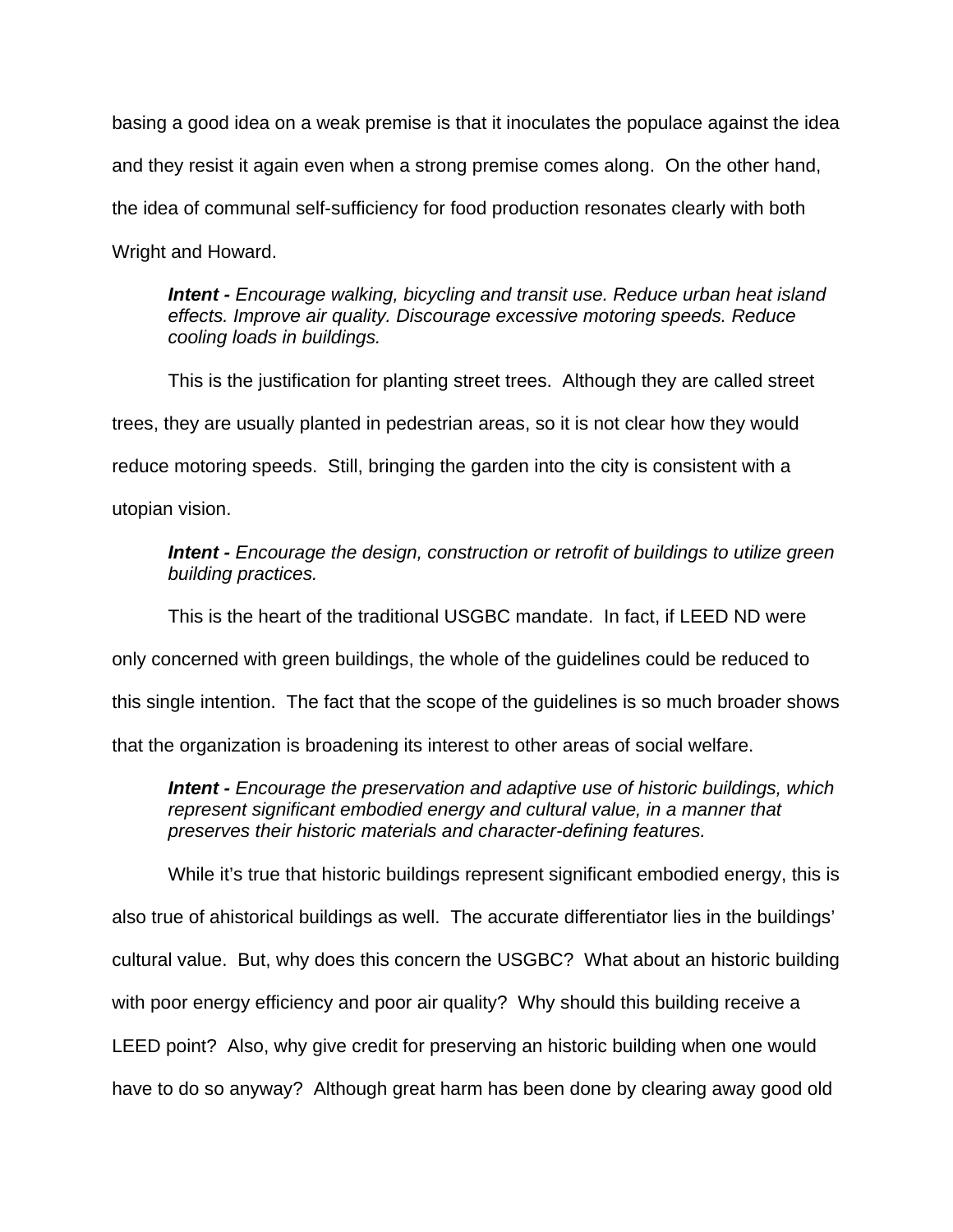buildings in order to make way for bad new ones, taking a stand in favor of historicism seems an oddly nostalgic extension of USGBC's mandate.

*Intent - Preserve existing tree canopy, native vegetation and pervious surfaces while encouraging high density, smart growth communities.* 

 It is significant that LEED ND references smart growth, because this is a complete planning ideology with its own set of strategies. It is generally compatible with LEED provisions, so it is a safe reference. But, smart growth has not been universally accepted, so those who oppose smart growth might be inclined to oppose LEED ND by association.

# *Intent - Achieve enhanced energy efficiency by creating the optimum conditions for the use of passive and active solar strategies.*

 One application of this intent is to orient city blocks such that they are conducive to optimal solar orientation of the buildings that will later occupy them. This may offer minimal benefit. The other option, perhaps more directly useful, is to optimize the solar orientation of the buildings themselves.



Solar Orientation: block orientation

Solar Orientation: building orientation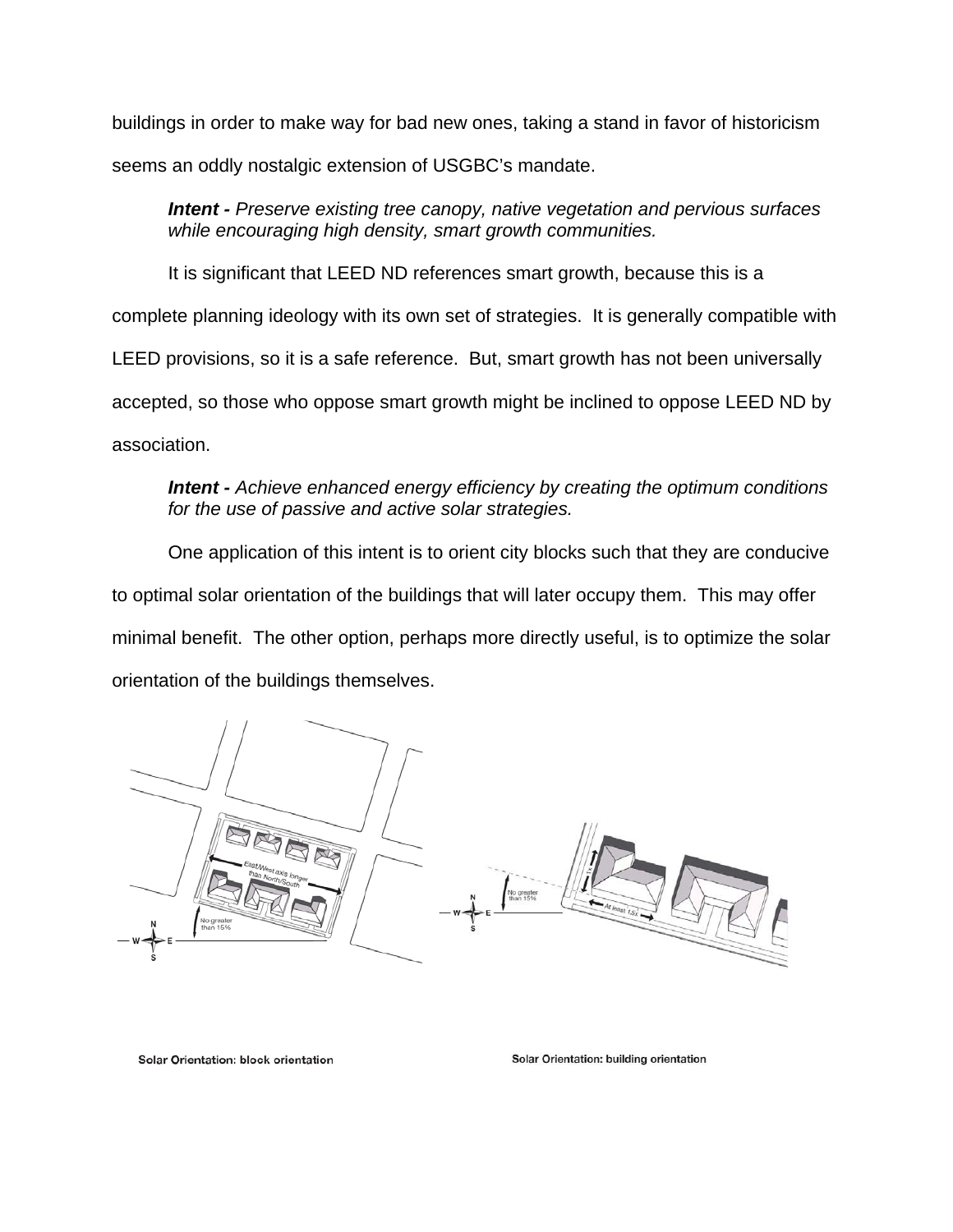*Intent - Encourage on-site renewable energy self-supply in order to reduce environmental and economic impacts associated with fossil fuel energy use.* 

 This credit is only worth between one and three points, but could be critical to a utopian community. Although LEED does not make self-sufficiency a priority, the way preceding utopias did, it does reward it. Taken as a whole, LEED favors a completely self-sufficient environment.

*Intent - Minimize light trespass from site, reduce sky-glow to increase night sky access, improve nighttime visibility through glare reduction, and reduce development impact on nocturnal environments.* 

 This credit is a holdover from LEED NC. Although nighttime sky visibility is nice for some applications, it is not clear how it is directly related to sustainability. Also, it may run counter to safety (and, thereby health) issues, especially in dense urban environments.

\* \* \* \* \*

 It is unlikely that the USGBC committee that drafted the Neighborhood Development Rating System had any thought of referencing, let alone reinventing or competing with, century-old utopian urban theories. Still, the comparison is worthy since LEED ND seeks to answer the same question as its forebears, namely, How shall we live? Also, putting LEED ND in the context of utopian plans forces us to evaluate it from a holistic perspective that was likely never intended. Yet, this perspective may find the rating system less wanting than it would be were it less ambitious.

 Although serious discussion of utopian plans has largely been abandoned by modern planners and architects, there are current theories that seek to provide ideal planning guidelines. Two of these include Smart Growth (mentioned earlier) and New Urbanism. How does LEED ND compare to these theories?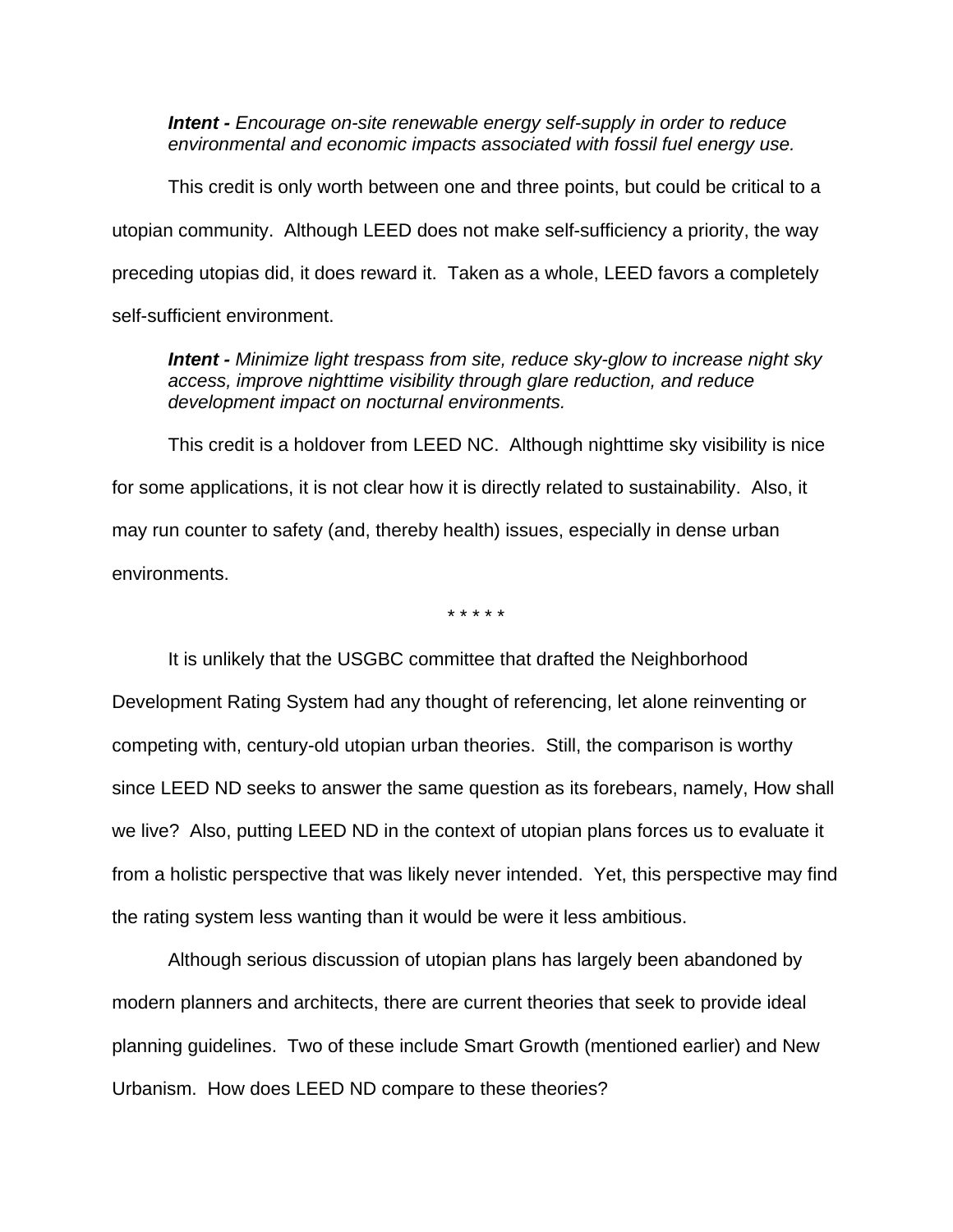What is New Urbanism? According to William Morrish ("Urban or Suburban" 1996), "New Urbanism is an economic, social, and environmental education system, a public policy exploration, and a community-building framework that shifts architecture from its status as "object" into a system encompassing more than buildings." New Urbanism goals include concentrating commercial activities, including shopping and working, in town centers. As a way of convincing the public to accept this anti-sprawl approach, New Urbanists use traditional architectural styles common to the local region. As advocate Andres Duany notes, "Style is a weapon." One significant criticism of this theory is that it tries to accommodate entire communities within towns of 5,000 people. How a robust economy can exist within these confines is not yet resolved.

A related set of objectives are contained within the Smart Growth movement.

"Smart growth refers to an overall set of broad goals and policies designed to counteract sprawl. These usually include: (1) limiting outward expansion, (2) encouraging higher density development, (3) encouraging mixed-use zoning as distinct from fully segregating land uses, (4) reducing travel by private vehicles, (5) revitalizing older areas, and (6) preserving open space. Promoting more affordable housing may or may not be an explicit goal of smart growth programs." (Anthony Downs, "What Does 'Smart Growth' Really Mean?" *Planning*, April 2001)

Obviously, Smart Growth objectives are closely related to those of both New Urbanism and LEED ND. All systems include anti-sprawl measures as core values. Unfortunately, this puts these theories at odds with a decades-old American trend toward diffusion from downtown areas into the suburbs. Ironically, all of these theories intend to improve quality of life by keeping people in dense cities, after generations of individuals have tried to improve the quality of their lives by leaving them. Although LEED ND attempts to reward provision of affordable housing, generally speaking, the most affordable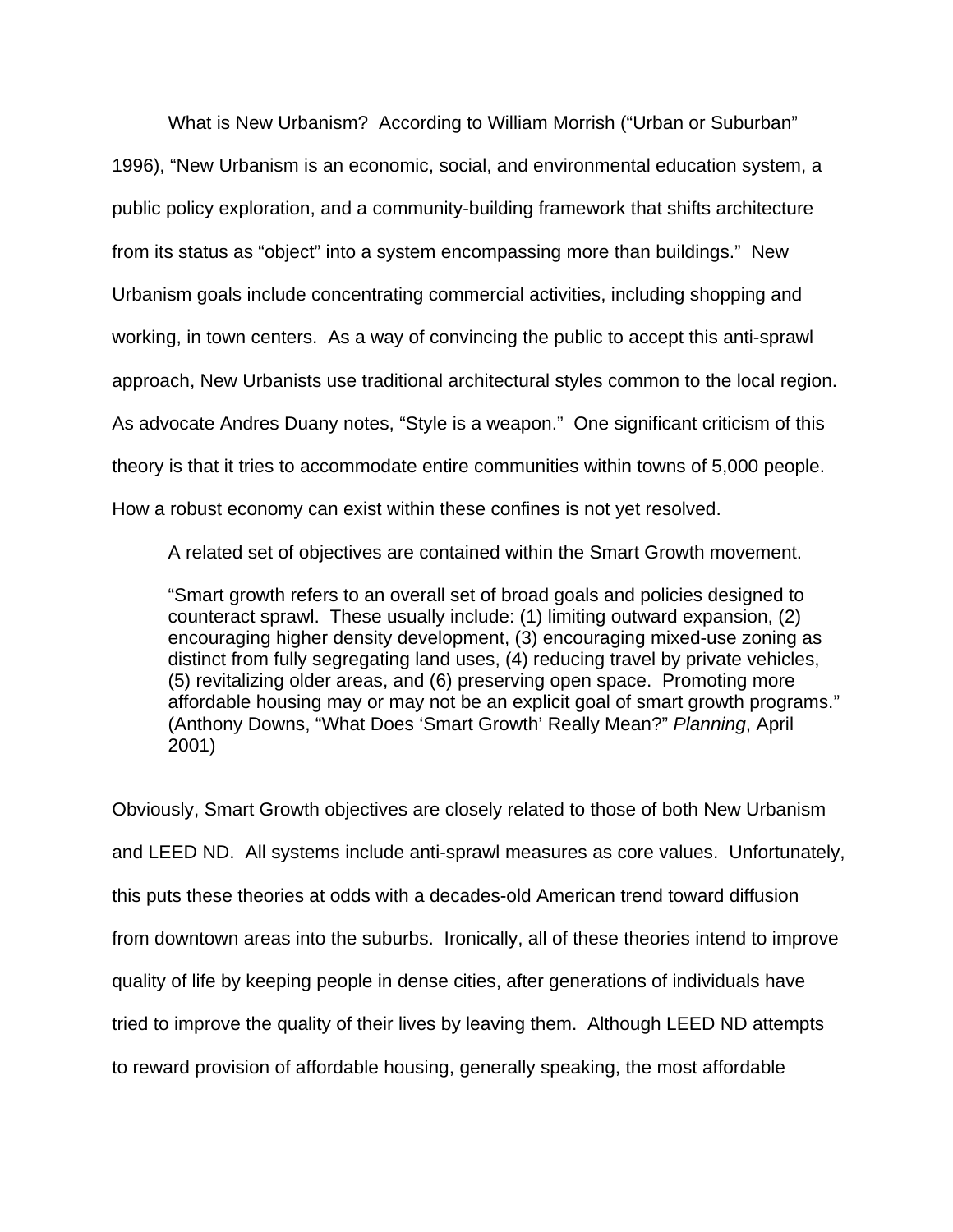housing is found furthest from urban employment centers. As cities densify, (and, especially if quality of living in them increases) gentrification follows. Any attempts to override this condition result in market inefficiencies that can prove detrimental to municipal revenue.

 There are other challenges to the notion that density is the answer to suburban woes. Joel Garreau (Edge City – Life on the New Frontier, 1992) writes about what he calls "Edge Cities." He describes them as being in between downtown and suburban areas. These are employment centers that have more jobs than bedrooms. Garreau notes that "already, two thirds of all American office facilities are in Edge Cities, and 80 percent of them have materialized in only the last two decades." First the people moved out to the suburbs, then the jobs moved to quasi-suburban centers. What would it take to bring them back to the urban core? It is difficult to imagine what would reverse this trend.

 Another problem is noted by Jim Heid (Greenfield Development Without Sprawl: The Role of Planned Communities, ULI, 2004). He claims that the United States population will grow by some 50 million by 2025, and that "infill strategies, even if universally accepted, cannot happen fast enough or in great enough numbers to make much of a difference by 2025." He argues that many of the goals of Smart Growth can still be fulfilled with Greenfield development, even if the development is not contiguous or directly linked to existing urban cores.

 Perhaps any overarching urban improvement strategy should begin with a cogent summary of irrefutable goals. Manuel Castells offers one such vision in "Beyond the Crisis: Toward a New Urban Paradigm."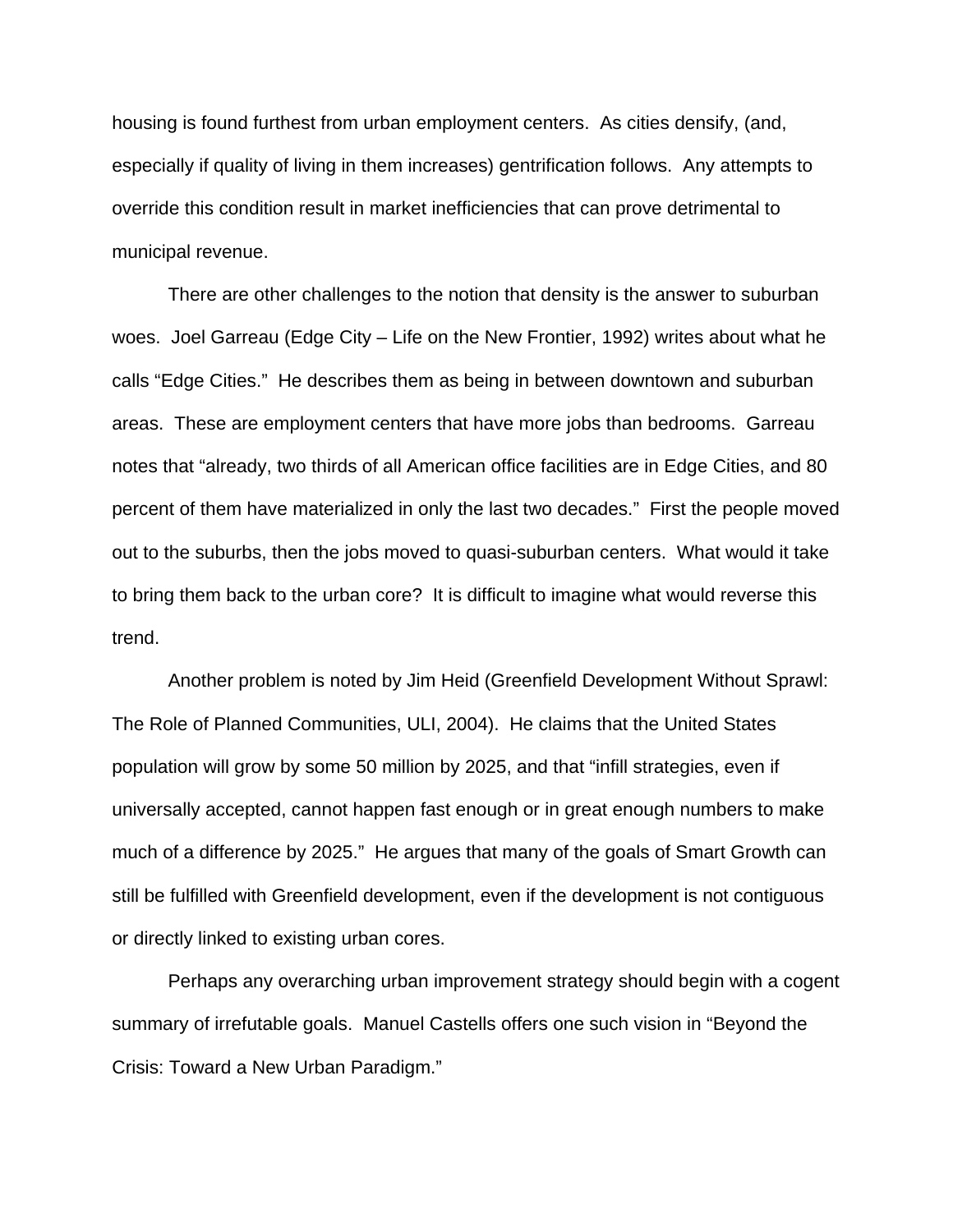There are some basic needs and desires that cities should provide: a decent, affordable shelter; a healthy environment; adequate urban infrastructure; a communication/transportation system that ensures mobility and connectivity; personal safety and psychological peace of mind; access to health and education; a spatial form that facilitates sociability, anchored in public spaces throughout the metropolitan area; the capacity to satisfy a share of the basic needs without depending on commercial consumption…(urban farming); the ability to express peoples' culture at large…; the integration between the built and the natural environment.

I think LEED ND would do well to formulate its own manifesto to stand, fall, or mutate before the will of those who will pay for it, support it, and implement it. Good intentions are limited without substance because common sense is a fickle phantom that belongs to the hour. Every action has both benefits and costs. LEED ND is missing a discussion of what these may be.

 Finally, we should also keep in mind that even good plans are often abandoned or even ignored. Leo Marx (The American Ideology of Space, p77) asked, "Can there be any doubt that the prevailing American ideology of space has done more to shape the national terrain than the ideas and practices of our most gifted architects, landscape architects, and planners?...all their efforts put together hardly begin to compare with the results of the countless uncoordinated individual, corporate, and governmental decisions made in accordance with the reigning ideology of space." Be that as it may, those of us in the planning and design professions still cling to the idea that we can somehow make things better. And maybe, if we can only get the plans right, utopia will be just around the corner.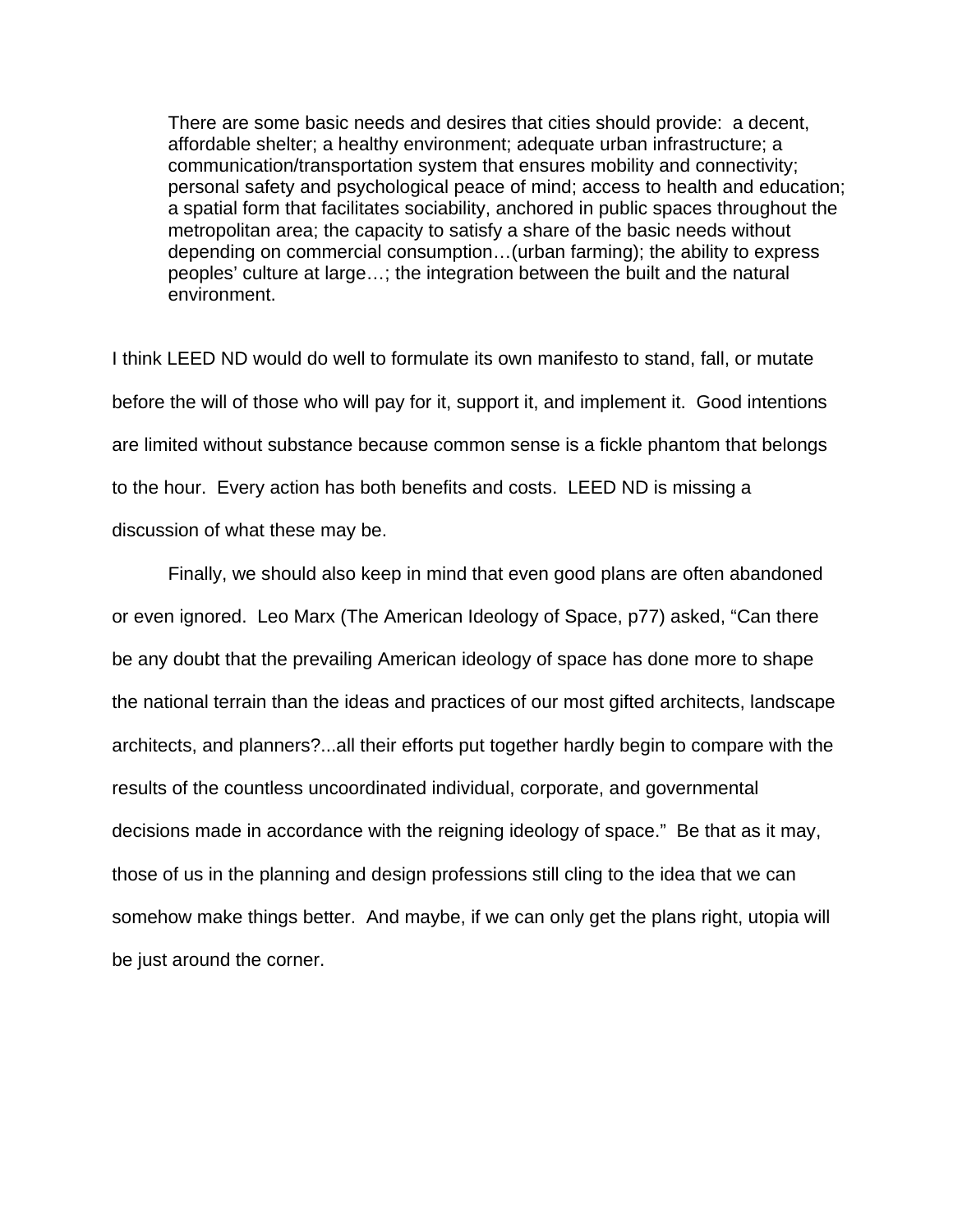Works referenced

LEED for Neighborhood Development by USGBC, 2008

The Culture of Cities by Lewis Mumford, 1981

The City in History by Lewis Mumford, 1997

The Evolution of Transportation Policy in Los Angeles by M. Woods, Allan J. Scott and Edward W. Soja, 1998

The Coming of the Post Industrial Society by Daniel Bell, 1999

The Rise of the Network Society by Manuel Castells, 2000

Paris in the Age of Manet by Otto Friedrichs, 1993

Fin-De-Siecle Vienna by Carl E. Schorske, 1980

Learning From Las Vegas by Robert Venturi, 1977

Collage City by Colin Rowe, 1984

Whatever Happened to Urbanism by Rem Koolhass

The City by Allan J. Scott and Edward W. Soja, 1998

Los Angeles and the Four Ecologies by Reyner Banham, 1973

Investing in a Better Future: A Review of the Competitive Advantages of Smarter Growth Development Patterns by Mark Muro and Robert Puentes, 2004

Denatured Visions – Landscape and Culture in the Twentieth Century by Stuart Wrede and William Howard Adams, 2003

Urban Utopias in the 20<sup>th</sup> Century by Robert Fishman, 1982

Frank Lloyd Wright, A Study in Architectural Content by Norris Kelley Smith, 1966

The Death and Life of Great American Cities by Jane Jacobs, 1993

The Global City by Saskia Sassen, 2001

Edge City, Life on the New Frontier by Joel Garreau, 1992

S, M, L, XL by Rem Koolhass, 1996